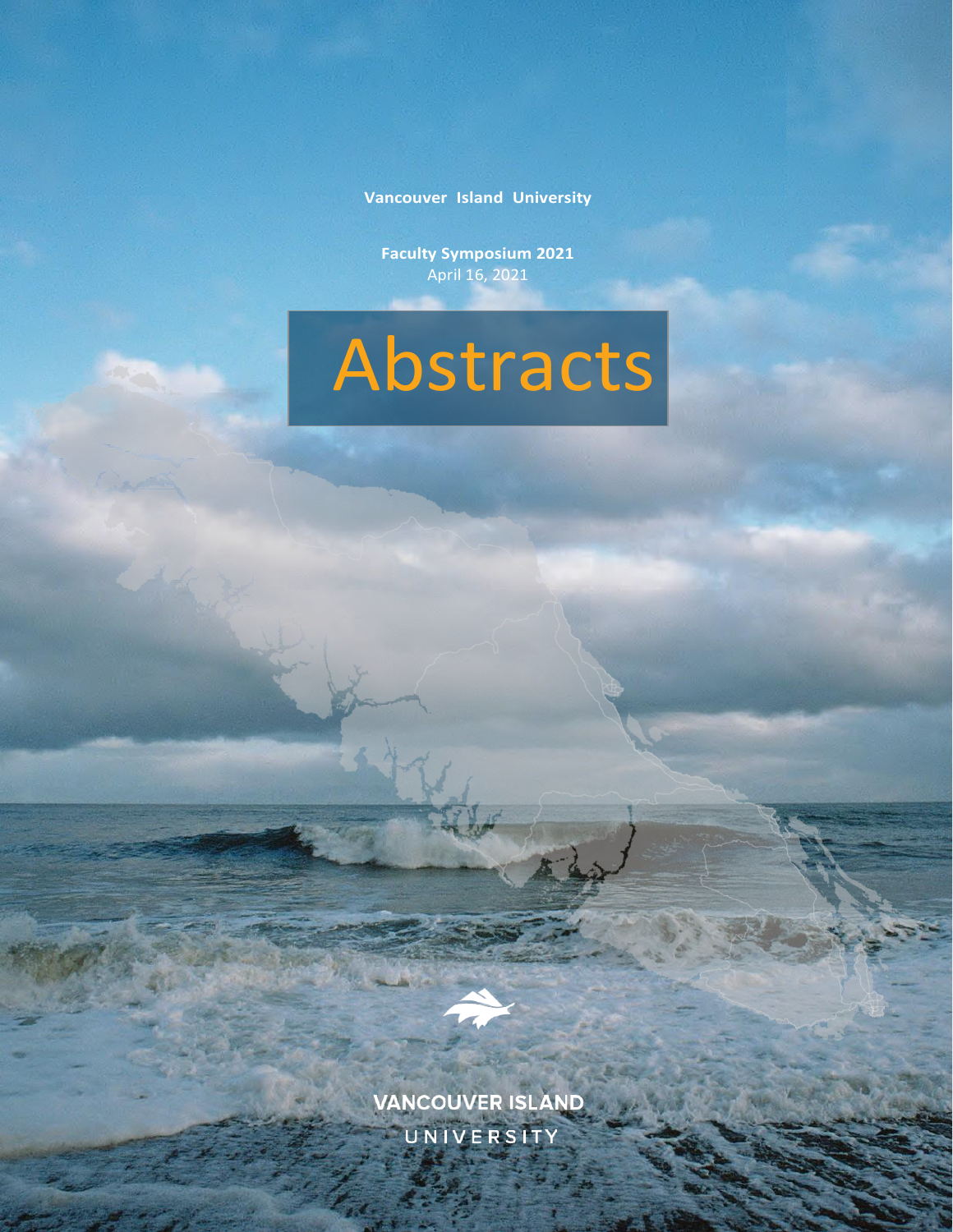#### **Abstracts of Presenters**

| Providing Equitable and Accessible Educational Programs During a Pandemic: Leadership Structures and Instructional Practice4 |  |
|------------------------------------------------------------------------------------------------------------------------------|--|
|                                                                                                                              |  |
|                                                                                                                              |  |
|                                                                                                                              |  |
|                                                                                                                              |  |
|                                                                                                                              |  |
|                                                                                                                              |  |
|                                                                                                                              |  |
|                                                                                                                              |  |
|                                                                                                                              |  |
|                                                                                                                              |  |
|                                                                                                                              |  |
|                                                                                                                              |  |
|                                                                                                                              |  |
|                                                                                                                              |  |
|                                                                                                                              |  |
|                                                                                                                              |  |
|                                                                                                                              |  |
|                                                                                                                              |  |
|                                                                                                                              |  |
|                                                                                                                              |  |
|                                                                                                                              |  |
|                                                                                                                              |  |
|                                                                                                                              |  |
|                                                                                                                              |  |
|                                                                                                                              |  |
|                                                                                                                              |  |
|                                                                                                                              |  |
|                                                                                                                              |  |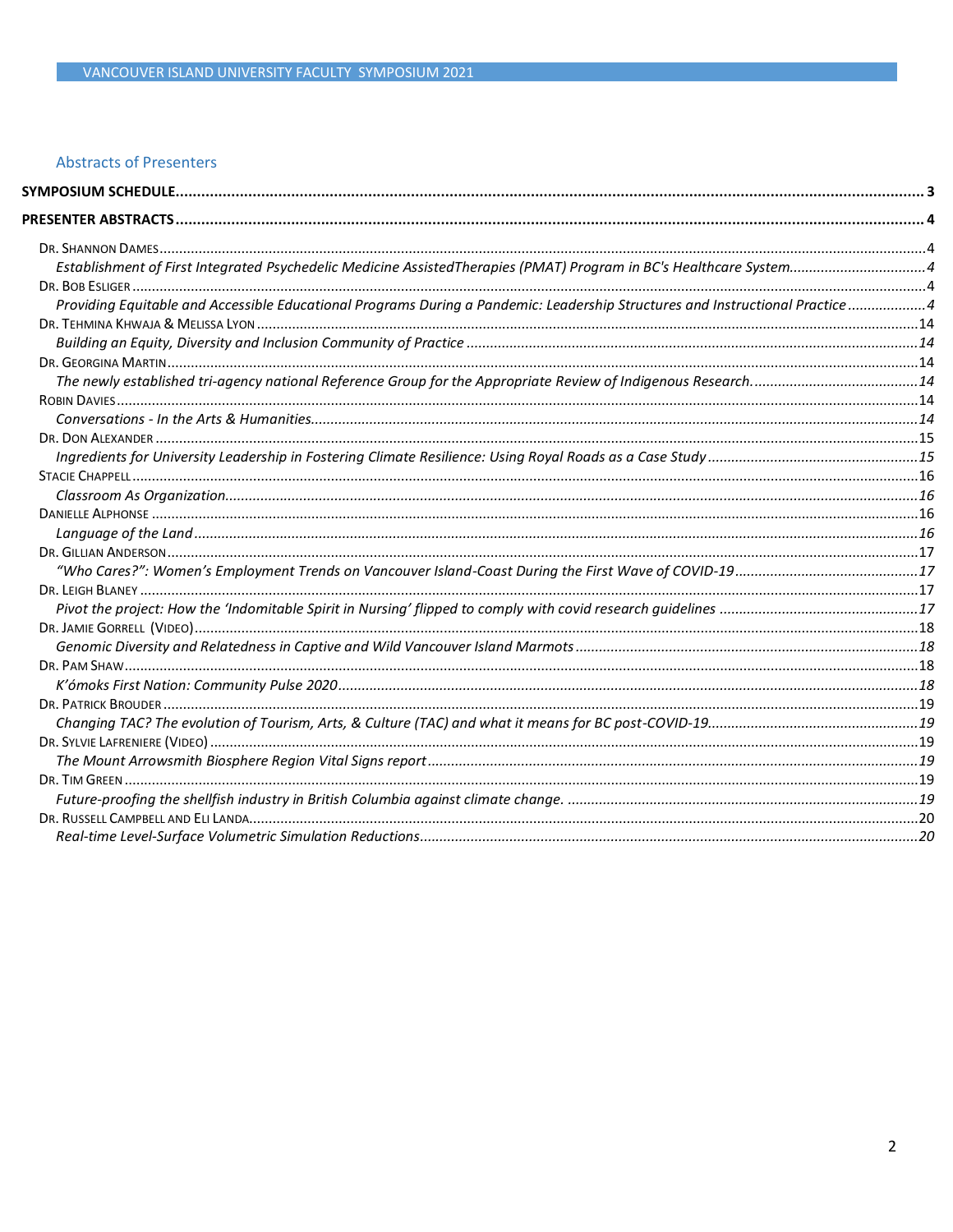# <span id="page-2-0"></span>Symposium Schedule

| Time:              | <b>Presenters:</b>                   | Title:                                                                                                                         |
|--------------------|--------------------------------------|--------------------------------------------------------------------------------------------------------------------------------|
| 9:00am             | <b>Welcome!</b>                      | Welcome, land acknowledgement, purpose and agenda of the<br>day etc.                                                           |
| 9:10am             | Dr. Shannon Dames                    | Establishment of First Integrated Psychedelic Medicine Assisted<br>Therapies (PMAT) Program in BC's Healthcare System          |
| 9:30am             | Dr. Bob Esliger                      | Providing Equitable and Accessible Educational Programs During a<br>Pandemic: Leadership Structures and Instructional Practice |
| 9:50am             | Dr. Tehmina Khwaja &<br>Melissa Lyon | Building an Equity, Diversity and Inclusion Community of Practice                                                              |
| 10:10am            | Dr. Georgina Martin                  | The newly established tri-agency national Reference Group for the<br>Appropriate Review of Indigenous Research.                |
| 10:30              | <b>Robin Davies</b>                  | Conversations - In the Arts & Humanities                                                                                       |
| 10:50am            | Dr. Don Alexander                    | Ingredients for University Leadership in Fostering Climate Resilience:<br>Using Royal Roads as a Case Study                    |
| 11:10am            | <b>Stacie Chappell</b>               | <b>Classroom As Organization</b>                                                                                               |
| 11:30am            | Danielle Alphonse                    | Language of the Land                                                                                                           |
| 11:50pm            | Dr. Gillian Anderson                 | "Who Cares?": Women's Employment Trends on Vancouver Island-<br>Coast During the First Wave of COVID-19                        |
| 12:10pm            | Dr. Leigh Blaney                     | Pivot the project: How the 'Indomitable Spirit in Nursing' flipped to<br>comply with COVID research guidelines                 |
| 12:30pm            | <b>LUNCH BREAK</b>                   | <b>LUNCH BREAK</b>                                                                                                             |
| 1:00 <sub>pm</sub> | Video: Dr. Jamie<br>Gorrell          | Genomic diversity and relatedness in captive and wild Vancouver<br>Island marmots                                              |
| 1:10 <sub>pm</sub> | Dr. Pam Shaw                         | The Kómoks First Nation Community Pulse 2020 Project                                                                           |
| 1:30pm             | Dr. Patrick Brouder                  | Changing TAC? The evolution of Tourism, Arts, & Culture (TAC) and<br>what it means for BC post-COVID-19                        |
| 1:50pm             | Video: Dr. Sylvie<br>Lafrenière      | The creation of a Vital Signs report for the Mount Arrowsmith<br><b>Biosphere Region</b>                                       |
| 2:00 <sub>pm</sub> | Dr. Timothy Green                    | Future-proofing the shellfish industry in British Columbia against<br>climate change                                           |
| 2:20 <sub>pm</sub> | Dr. Russell Campbell<br>& Eli Landa  | Real-time Level-Surface Volumetric Simulation Reductions                                                                       |
| 3:00 pm            | <b>Close</b>                         | Reflections on the day, feedback, thank-you etc.                                                                               |

#### **Sessions are organized around themes in** [VIU's](https://research.viu.ca/sites/default/files/strategic_plan_srca_approved_2017.pdf)  [Strategic Plan: Scholarship, Research and Creative](https://research.viu.ca/sites/default/files/strategic_plan_srca_approved_2017.pdf)  [Activity 2017 -](https://research.viu.ca/sites/default/files/strategic_plan_srca_approved_2017.pdf) 2022:

• Health, Resilience and Well-Being

- Integrated Sciences, Technology and Environment
- Resilience of Island, Coastal and Rural Regions
- Innovation, Entrepreneurship and Social Change
- Cultural, Heritage and Creative Expression
- Equity, Diversity and Social Justice
- Teaching and Learning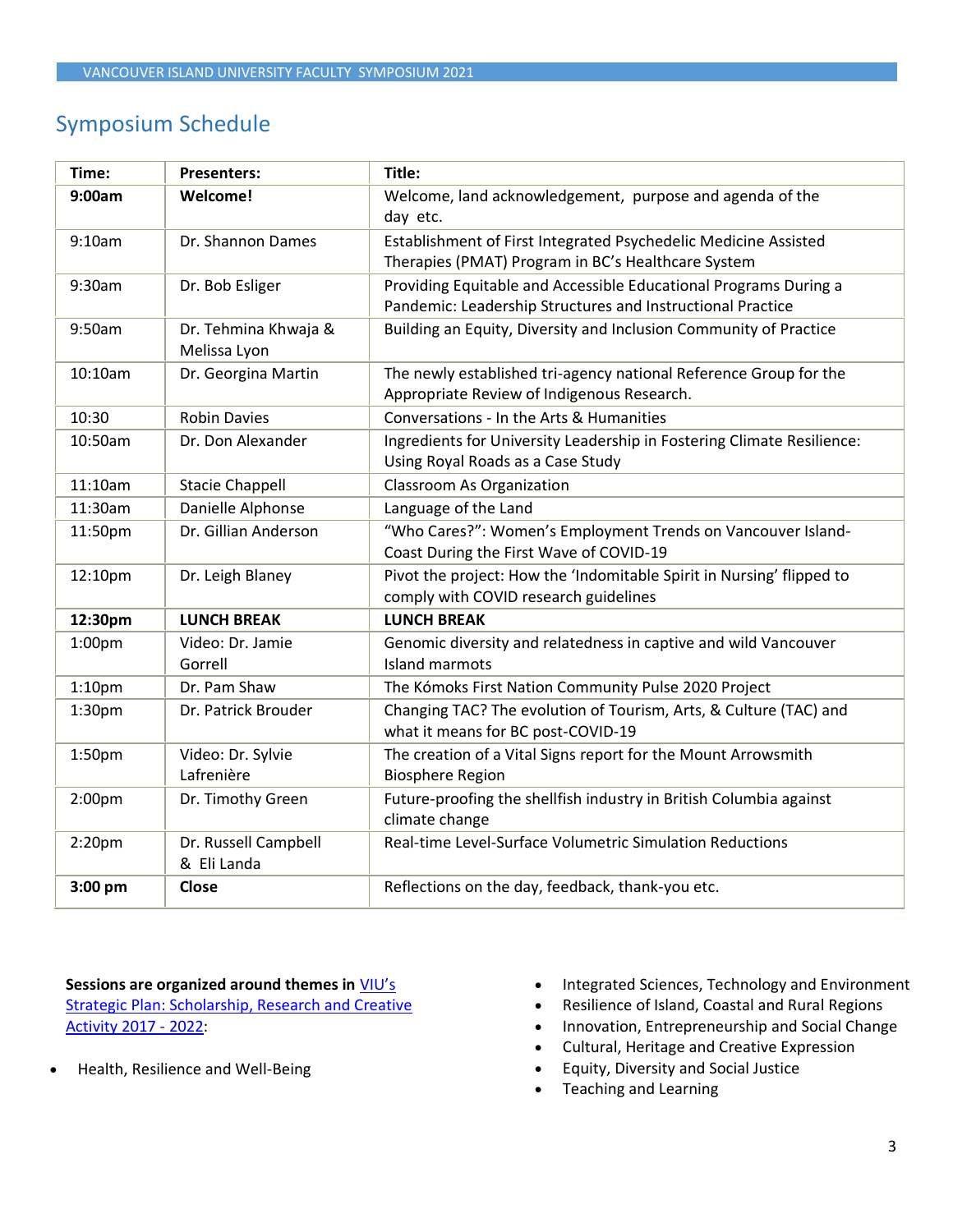# <span id="page-3-0"></span>Presenter Abstracts

# <span id="page-3-1"></span>Dr. Shannon Dames

<span id="page-3-2"></span>**Establishment of First Integrated Psychedelic Medicine Assisted Therapies (PMAT) Program in BC's Healthcare System**

Healthcare providers routinely exhibit high rates of workplace induced/exacerbated mental illness. Unmitigated mental illness in healthcare workers is costly in terms of sick leave, WorkSafe BC claims, recruitment, and retention expenses and ultimately, in terms of patient safety. VIU has partnered with Island Health, Cedars Addiction Treatment Centre, Numinus, Indigenous Elders, andresearchers from UBC and the University of Victoriato explore the use Ketamine Assisted Psychotherapy (KAP) in combination with a resiliency program to treat PTSD and depression in healthcare providers. Ketamine is touted as the most significant advance in the treatment of depression in over 50 years. Using Patient Oriented (POR) and Reconciliation-focused methodologies, theobjectives



of the project are 1) to convene key stakeholders to research the regulatory and methodological framework for using Psychedelic Medicine Assisted Therapies (PMAT) within in the publichealthcare system on Vancouver Island, and 2) to design and pilot test the use of KAP concurrent with the Roots to Thrive resilience curriculum in a small population of patient-providers.

# <span id="page-3-3"></span>Dr. Bob Esliger

# <span id="page-3-4"></span>**Providing Equitable and Accessible Educational Programs During a Pandemic: Leadership Structures and Instructional Practice**

The coronavirus (COVID-19) pandemic has amplified differences among learners and presented many unique challenges to the leadership of British Columbia's 60 K-12 public school districts. The urgency to respond to the pandemic has led to school closures, complex reopening procedures, and the necessity for new safety protocols, all of which have taken priority leaving little time to contemplate equitable and accessible instructional delivery for students.

The health issues brought about by the COVID-19 pandemic have necessarily derailed change efforts in school districts; however, it does provide the opportunity to gain a new perspective regarding school district leadership structures and frameworks that best provide for the needs of all learners.

This research project is a partnership between Vancouver Island University and the BC Council of Administrators of Inclusive Supports in Education (BCCAISE) and the goal is to investigate what has worked, and what didn't, in supporting all students' access to equitable education in BC during this pandemic. Never before has the relationship between a pandemic crisis and the delivery of educational programs been so closely connected to the organization and leadership of a school district. Outcomes will impact leadership competencies of district leaders as well as school district structures and frameworks.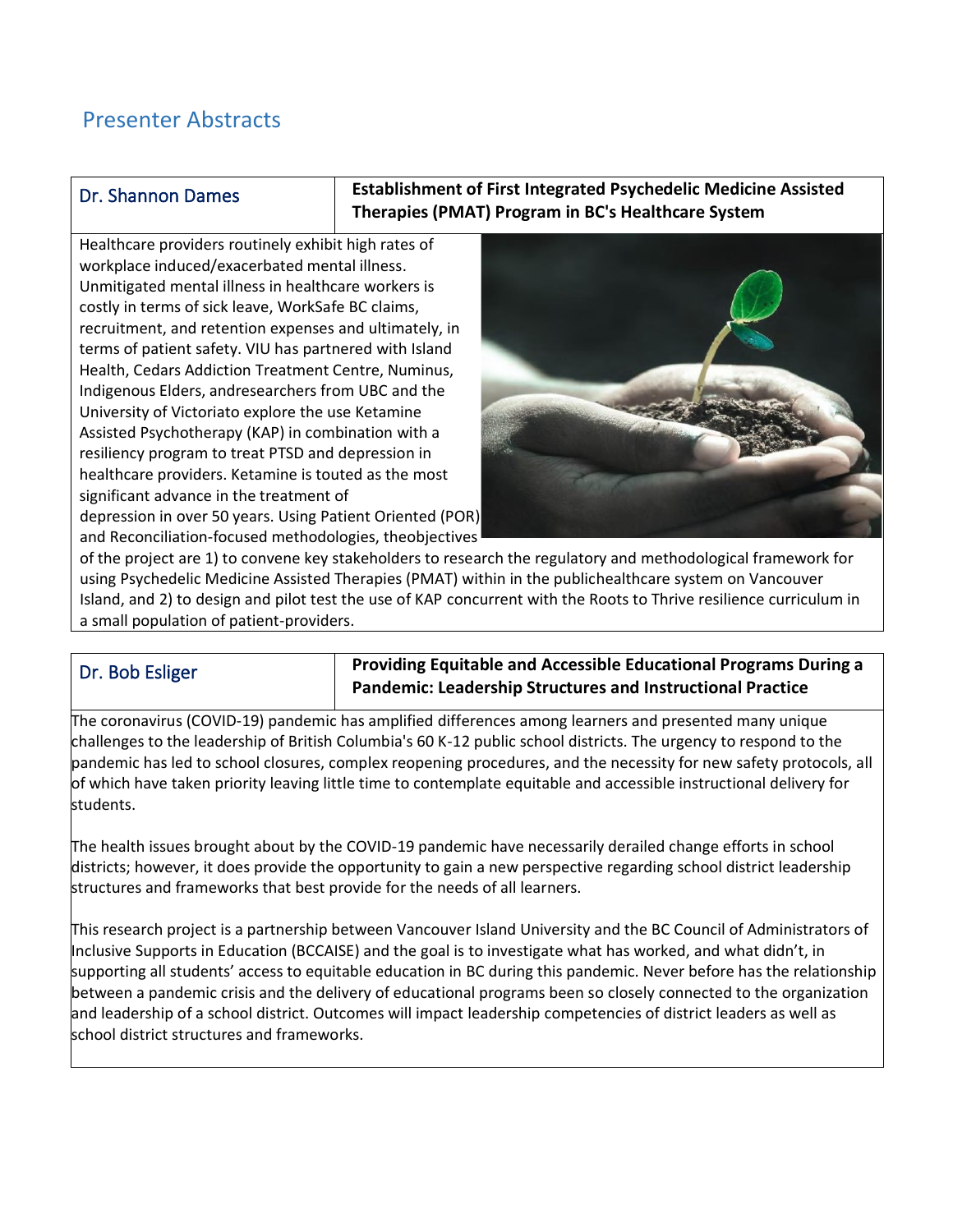# <span id="page-4-1"></span><span id="page-4-0"></span>Dr. Tehmina Khwaja & Melissa Lyon

Vancouver Island University recently hosted a two-day Equity, Diversity and Inclusion (EDI) symposium that brought together 14 small and medium sized institutions to collaboratively learn about EDI action planning. The symposium was funded by a Social Sciences and Humanities Research Council (SSHRC) Connection Grant submitted in 2020. The grant application was for an in-person event with intentionality around relationship-building. However, due to the COVID-19 pandemic, the organizers re-designed it as a virtual event with session formats ranging from a large opento-all webinar, to limited workshops and small group discussions. The symposium was conceptualized, organized and coordinated by a team of researchers and students including a CRC, a postdoc and six graduate students. The symposium is envisioned as the beginning of a community of practice, hence, relationship building was front and centre in its planning and organization. In this presentation we will highlight how we planned and managed this event to serve as a catalyst for long term collaboration to build an EDI Community of Practice rather than a one-off event.

# <span id="page-4-2"></span>Dr. Georgina Martin

<span id="page-4-5"></span><span id="page-4-3"></span>**The newly established tri-agency national Reference Group for the Appropriate Review of Indigenous Research.** 

Georgina Martin was appointed for a two year commitment to provide input on to this National Tri-Agency Reference Group. She will share her insights thus far.

<span id="page-4-4"></span>

| <b>Robin Davies</b> | Conversations - In the Arts & Humanities |
|---------------------|------------------------------------------|

Conversations - in the Arts & Humanities is a podcast which introduces you to the people and passions of the Faculty of Arts & Humanities at Vancouver Island University, and shares stories about events and projects happening on campus. Since 2009, the Faculty of Arts & Humanities has been presenting the Colloquium, lectures that bring our Faculty's practices and research to the public. Conversations is an informal and tangential aural companion to the Colloquium presentations.

Episodes of Conversations are aired on CHLY monthly during the school year, and also collected at conversationspodcast.ca. The episodic podcast format allows for informal dialogue about research, teaching, island life, and the Colloquium series itself. VIU's relationship with CHLY makes possible knowledge mobilization and community building in an accessible, popular format. This presentation will explore the audio and web production behind the podcast, and show how the associated tools can provide an alternative to traditional academic publishing avenues.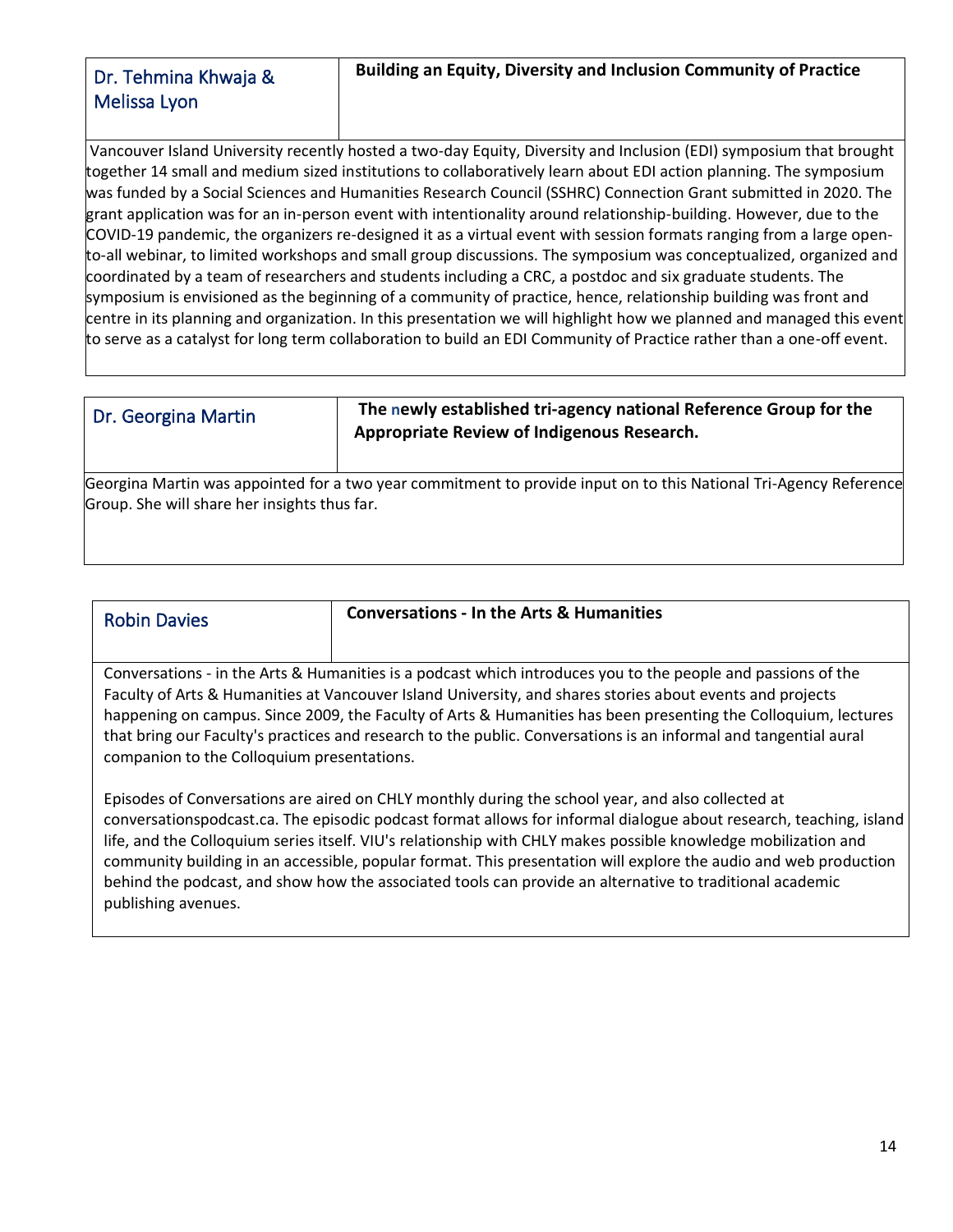# <span id="page-5-0"></span>Dr. Don Alexander

# <span id="page-5-1"></span>**Ingredients for University Leadership in Fostering Climate Resilience: Using Royal Roads as a Case Study**

With regard to the climate crisis, every university in B.C. is approaching its responsibilities differently. Royal Roads University on Vancouver Island presents an interesting case based on a number of its initiatives (and this is not a comprehensive list):

• It has established a Climate Action Task Force that is developing a comprehensive Climate Action Plan for the entire institution;

• is in the process of launching an M.A. in Climate Action Leadership;

• has launched a Graduate Certificate in the Science and Policy of Climate Change;

• has hosted numerous climate-related webinars – ones focusing on "The Case for Climate Action in Economic Recovery"; "Leadership in Climate Action, Governance Issues," and "Changing the Narrative: Stories that motivate climate action."

• It is also leading the "Climate Adaptation Network," involving other universities, in B.C. to develop courses for professionals on all aspects of the climate crisis, on ways of mitigating it, and on what adaptation measures can be adopted.

Based on the Royal Roads experience, here are four things that seem to potentially enable universities to demonstrate climate leadership:

• The drive of individual faculty members and administrators;

• Political will at an administrative level ensuring the necessary resources to create programming and initiatives around sustainability and climate action;

• Governance structures that help concentrate resources and facilitate cooperation so that faculty and administrators can build momentum and awareness, and

• A self-reinforcing reputation as a place where students can acquire the knowledge and skills needed to tackle the climate crisis and related sustainability issues.

Royal Roads has all of these things and is showing exemplary leadership.

I will use this information to analyze the leverage points to promote more engagement with the climate crisis at Vancouver Island University, given its unique strengths and limitations.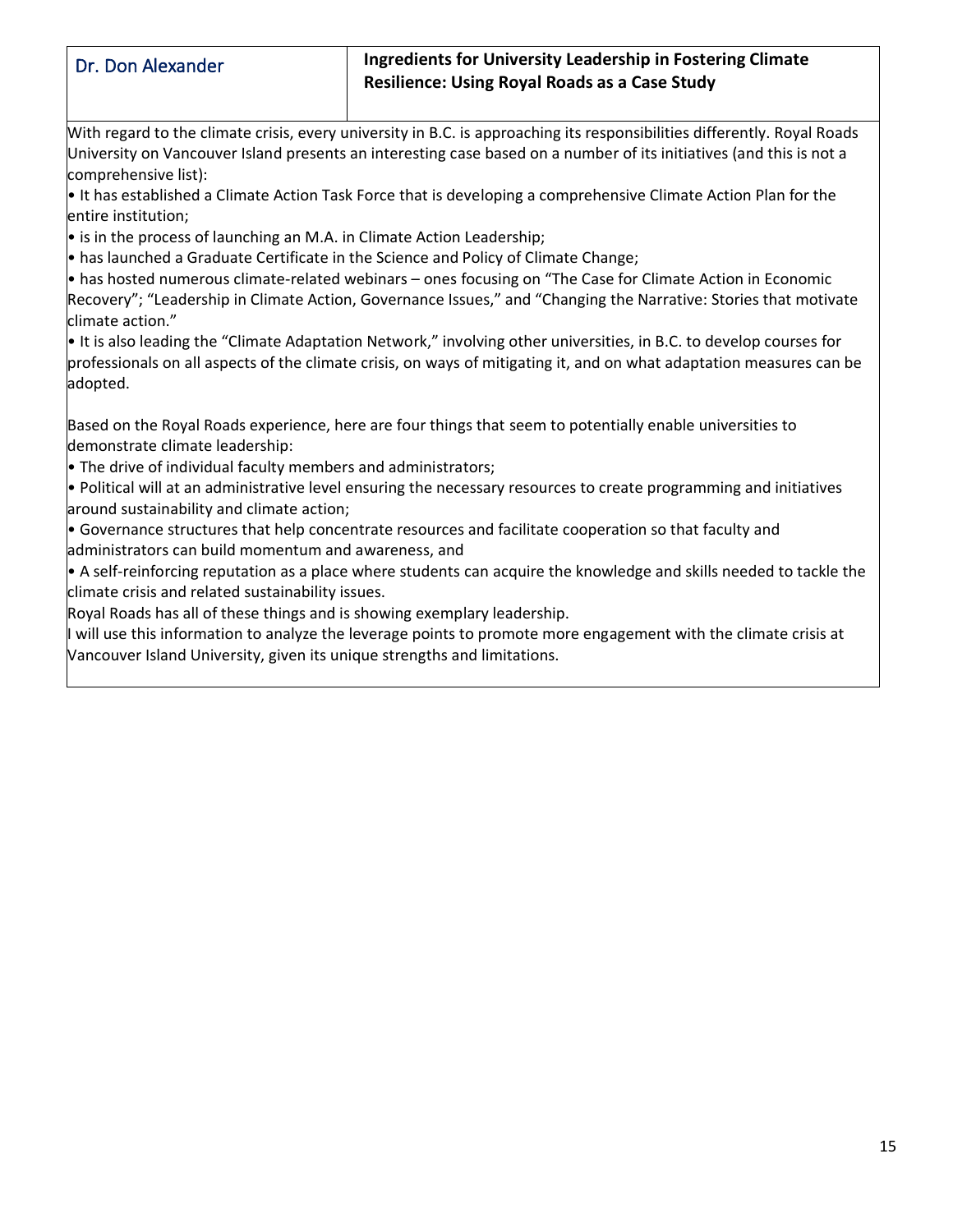# <span id="page-6-0"></span>Stacie Chappell

#### <span id="page-6-1"></span>**Classroom As Organization**

Classroom as organization (CAO) is an approach at the extreme end of the experiential learning intensity (Sleeth & Brown 1984). As described by Cohen (1976), the objective of the CAO: "…is not to simulate an organization, but rather to create genuine organizational issues for students, to put them in the position of an organizational member who must deal with such problems as: how does work get allocated; how does one work with others who bring different expertise to tasks; how does one influence and motivate subordinates, peers and superiors; how does one cope with ambiguity in solving difficult tasks which do not have any obviously correct single answer; how can disagreements among coworkers be resolved; and how will decisions be made (p. 14)."

Proponents of CAO speak passionately about the process and impact of this approach and suggest they would never go back to 'regular' teaching. And yet, CAO has not become widely adopted. The limited adoption rate may be influenced by faculty/facilitators feeling unsure of how to make CAO work given how different it is from traditional teaching. This session will present key elements of the research that resulted in the recently published book Classroom as Organization (CAO) including: an overview of the literature on this transformative heutogogy and design principles critical to successful adoption, The authors have distilled the common considerations that need to be taken into account when implementing CAO. Given the complexity of CAO designs, whether you are designing your own CAO, or implementing an existing design from the literature, there are important considerations for educators: 1) basic parameters, 2) teaching philosophy and competencies, 3) cognitive and affective learning objectives, 4) Institutional context, 5) the meta organizational design, 6) team descriptions, 7) peer teaching, 8) peer assessment, 9) assessment structures, and 10) end of semester evaluation.

# <span id="page-6-2"></span>Danielle Alphonse

<span id="page-6-3"></span>**Language of the Land**

Living courageously and kindly are perhaps among the deepest human callings of our times. The courage to open our hearts and minds to 'what is'. The courage and kindness towards ourselves and others that is needed to engage truthfully together about how we can live our best human lives in these times.*What is to be given up? What is to be taken up?* Through COVID19 mother Earth has sent yet another clear and potent reminder. It's time to come home, to live in our best integrity with all the other kin – human and more than human - who are also part of the only home we have. As children of *Papatūānuku* (The Earth Mother), we humans are part of a large family - our humble place is as the *Pōtiki* or youngest. In Te Ao Māori, the Māori world, it is said, that the pōtiki however, also often has a special gift for the future. Well, let's apply that gift – let's bring the hearts and minds of our human generations together, in Council. (Quote:Lewis Williams AIR Director, February 5, 2021)

The Alliance for Intergenerational Resilience partnered with BC Regional Innovation Aboriginal Early Childhood Development Chair at Vancouver Island University to run a Multi-Generational Wisdom Councils. In this session will be a reflection as an educator and remembering our ancestors and reclaiming our memories of how land and language are linked in resurgence of cultural ways on knowing and being, and to ask the question "How do you experience the language of the land?"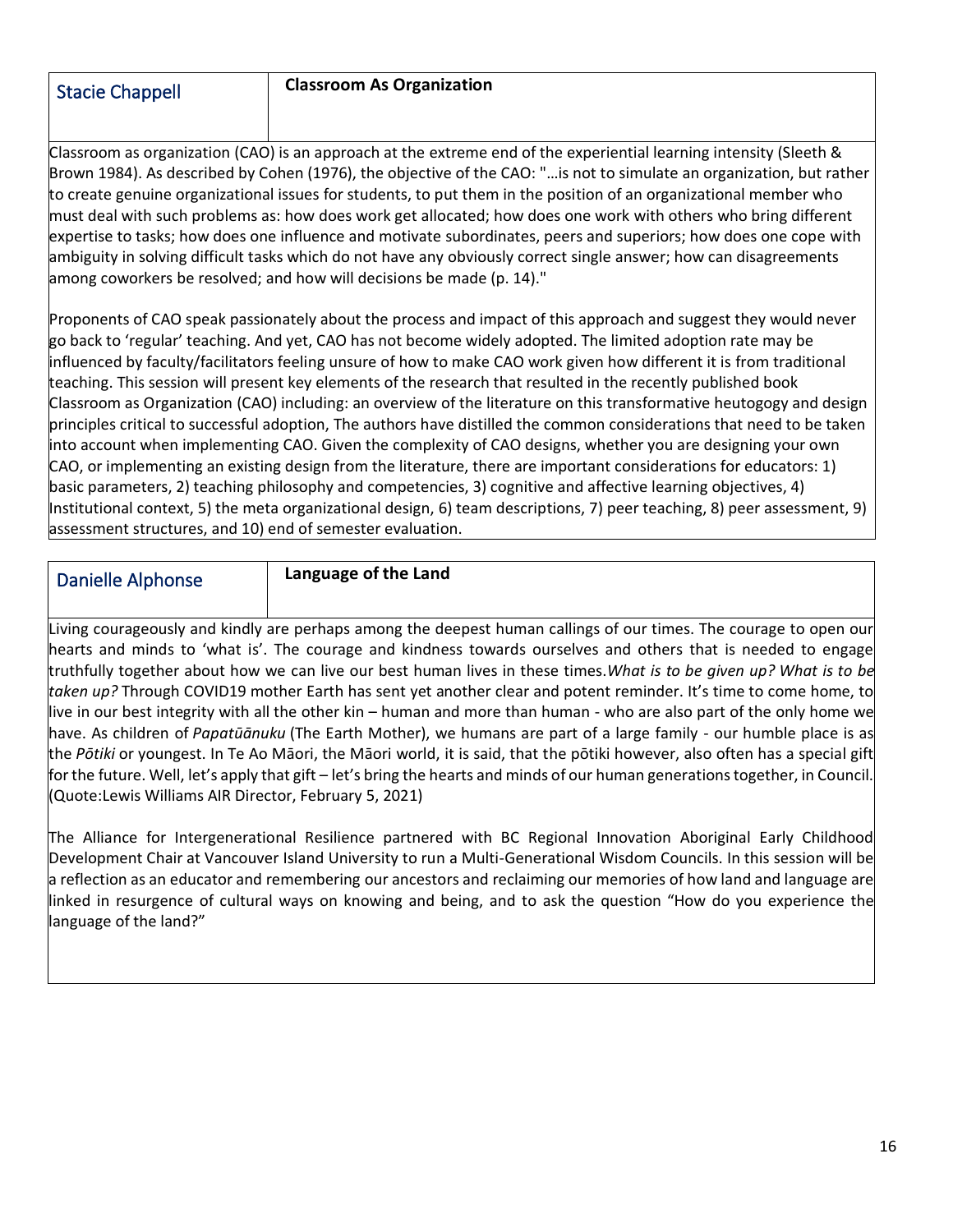# <span id="page-7-0"></span>Dr. Gillian Anderson

# <span id="page-7-1"></span>**"Who Cares?": Women's Employment Trends on Vancouver Island-Coast During the First Wave of COVID-19**

In the weeks and months following the WHOs declaration of a global pandemic, COVID-19 disrupted world economies, transformed local workplaces and greatly affected workers. Amid the volatility of employment, and the economic repercussions of the COVID-19 pandemic, we ask: where are the women? What shifts and changes are occurring to women's paid labour in pandemic times? And how are Island and coastal women faring in British Columbia? Theoretically grounded in a feminist political economic (FPE) framework, our study (Anderson and Lafrenière 2021) offers a high-level analysis of the gendered impact(s) of COVID-19 on women's employment experiences during the first wave of the pandemic. Drawing on Statistics Canada Labour Force Survey data for the Economic Region (ER) of Vancouver Island-Coast, we first examine working women's relationship to the paid labour market. We then take a closer look at women employed in so-called "caring" or "pink collar" industries, tracing their employment trends in four "caring industries" including health, education, retail, accommodation and food service sectors. Our findings not only reveal "who cares" (Ruderman et al.) and who performs caring labour for a living, but point to the persistence of gendered care work experienced by Island and coastal women. Further, these results demonstrate the ongoing need for the formulation of an action plan that includes a "gender lens" (Enarson) in preparation for future disease outbreaks and for the second and anticipated third waves of COVID-19.

# <span id="page-7-2"></span>Dr. Leigh Blaney

# <span id="page-7-3"></span>**Pivot the project: How the 'Indomitable Spirit in Nursing' flipped to comply with covid research guidelines**

This presentation overviews the seemingly never-ending 'pivots' that were needed in order to proceed with a research project that had been funded and had received all necessary approvals prior to covid. The process felt overwhelming and there were times when it seemed easier to give up and cancel the project. However, with support from many resources at VIU, Island Health, and Nanaimo Regional General Hospital, everyone involved in this project demonstrated the resilience that is the topic of the research. We will discuss how we worked our way through approvals, adaptations, and the inherent challenges to launching research, and pay homage to the relationships that supported the project's pivots.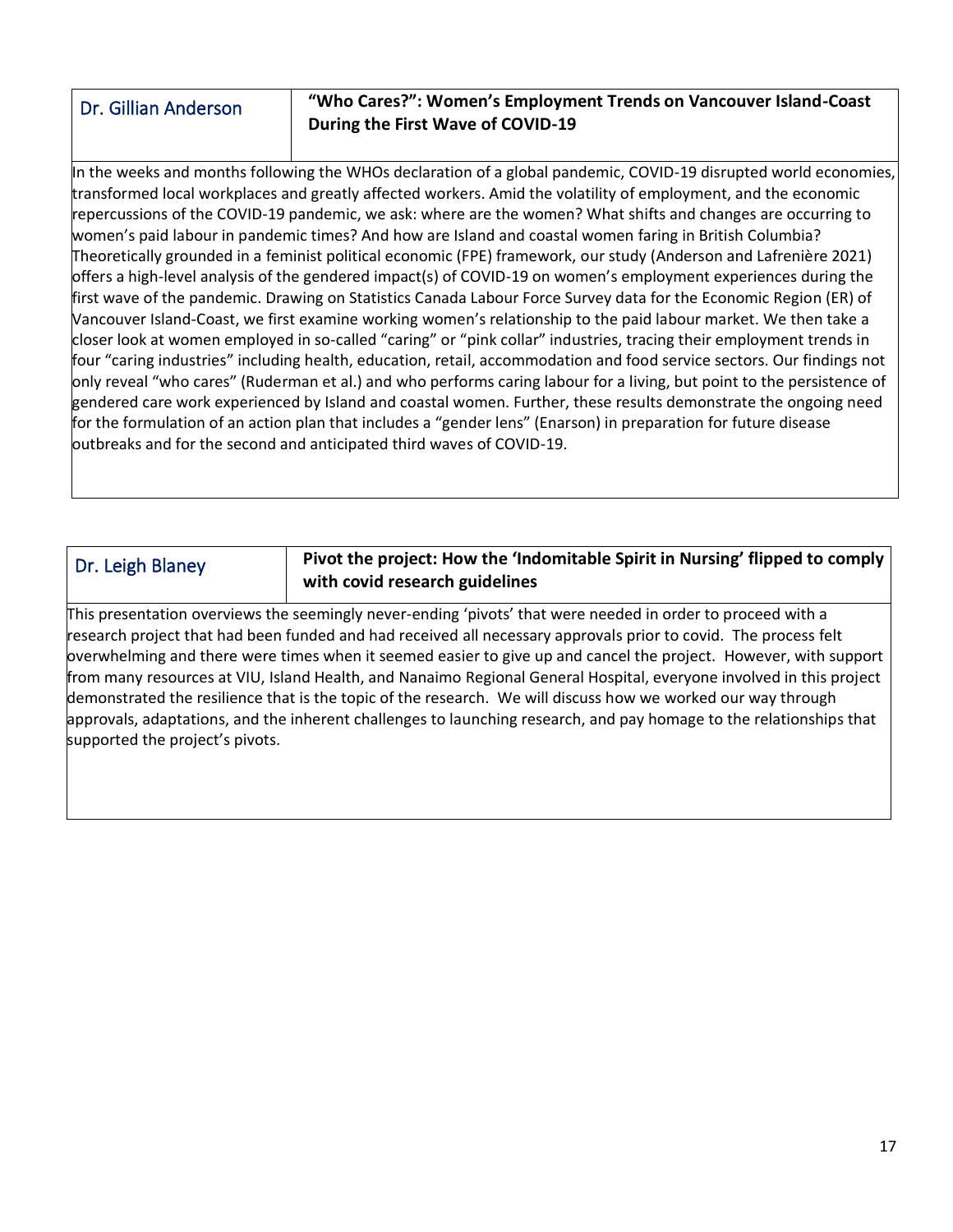# <span id="page-8-0"></span>Dr. Jamie Gorrell (Video)

# <span id="page-8-1"></span>**Genomic Diversity and Relatedness in Captive and Wild Vancouver Island Marmots**

Approximately 30-50% of vertebrate species worldwide are experiencing severe population declines as a result of environmental change and human impact. Safeguarding species for the future requires a clear understanding of population-level ecological, demographic and genetic processes. The Vancouver Island marmot (*Marmota vancouverensis*) is one of the most endangered mammals inCanada and, similar to other species, the strategy currently employed to save these animals involves captive breeding and reintroduction. While this strategy has shown short- term success by increasing the number of marmots in the wild, we do not know how these reintroduced marmots are contributing to the ecological and evolutionary potential (i.e., fitness effects) for long-term recovery of the species. My long-term research goal is to understand the dynamic interactions between ecological effects and evolutionary potential



and how we can influence these processes to rescue endangered populations. Over the next five years, my students and I will determine how captivity and reintroduction has changed genetic diversity and individual fitness of Vancouver Island marmots, and what implications these changeshave on the long-term survival of the species. This RIF application is intended to accelerate this project by facilitating research time and funding DNA sequencing.

# <span id="page-8-2"></span>Dr. Pam Shaw

### <span id="page-8-3"></span>**K'ómoks First Nation: Community Pulse 2020**

The K'ómoks First Nation Community Pulse document is a collaboration between the K'ómoks First Nation and Vancouver Island University (VIU). Research and collaboration will begin in March 2020 and the final document is anticipated to be completed by August 2020. The primary objectives of the K'ómoks First Nation Community Pulse project are to: [1] Create a Vital Signs style community report, referred to as the Community Pulsedocument, for K'ómoks First Nation that reflects demographic, economic, social, and environmental indicators; [2] Generate a pass-over document that may be useful in coming years for updating the Community Pulse document; and



[3] Host a short training session with K'ómoks First Nation staff showing them how to use Microsoft Publisher and how to update the document on an annual basis. K'ómoks First Nation will be providing the MABRRI team with data that they have previously collected with regards to their community's current state. The data will be compiled into a final report that can ultimately be updated on an annual basis by K'ómoks First Nation staff and Council. The report will be shared with the K'ómoks First Nation members and surrounding communities, showcasing the current state of the community, the work they are doing, and what they would like to work towards in the future.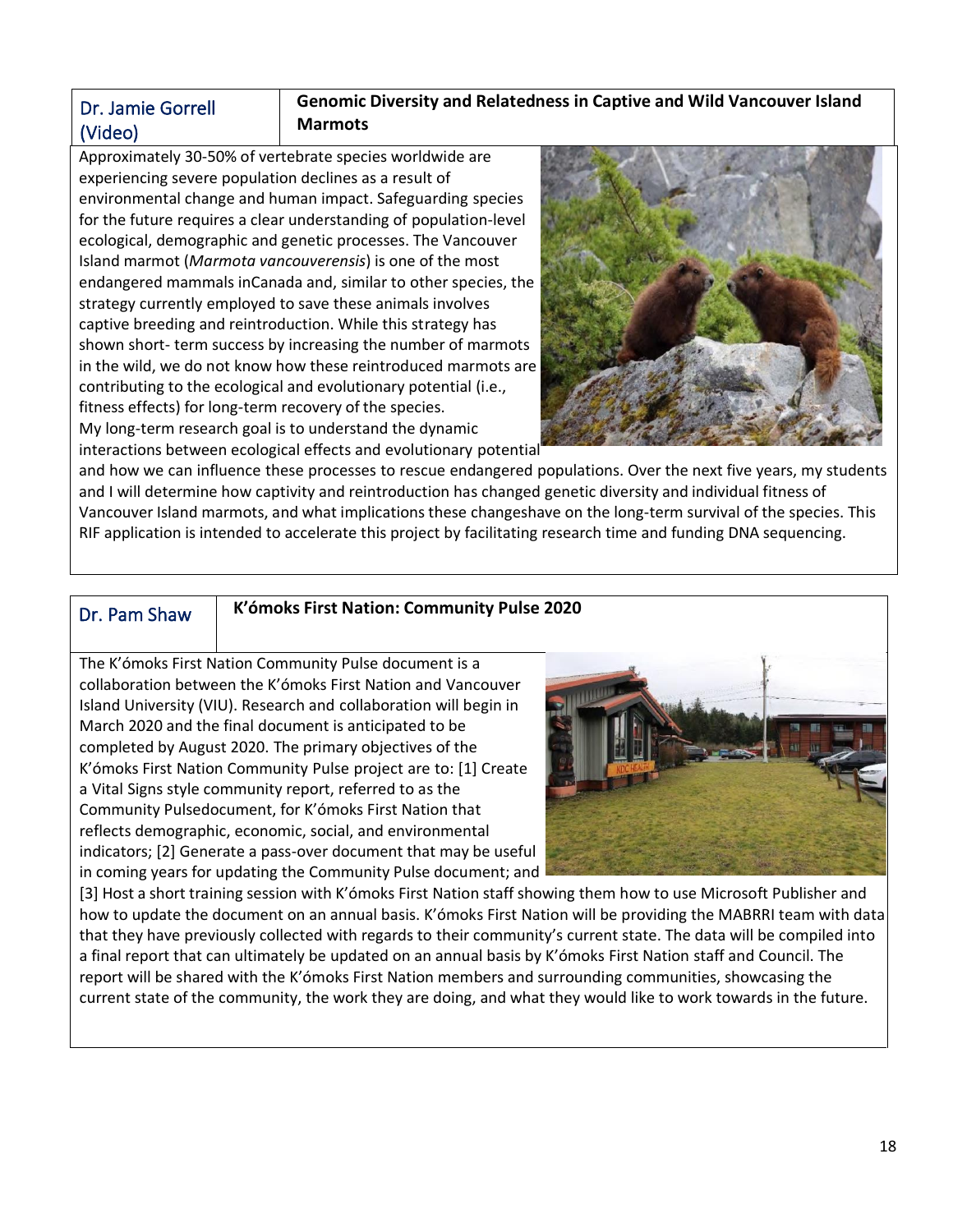<span id="page-9-1"></span><span id="page-9-0"></span>

| Dr. Patrick Brouder | Changing TAC? The evolution of Tourism, Arts, & Culture (TAC) and what it<br>means for BC post-COVID-19. |
|---------------------|----------------------------------------------------------------------------------------------------------|
|                     |                                                                                                          |

Tourism is an important sector to BC. As well as its direct economic impacts tourism also plays an important role in supporting other sectors. Arts and culture have always been closely aligned with tourism and in many jurisdictions, like BC, they fall into the same ministerial portfolio. In recent years there has been a growing awareness of the value of a healthy tourism economy for the vitality of local arts and culture. As we emerge from COVID-19 there is an opportunity to assess the nexus of tourism, arts and culture (TAC) in BC and how changing TAC changes community well-being.

# <span id="page-9-2"></span>Dr. Sylvie Lafreniere (Video)

<span id="page-9-3"></span>**The Mount Arrowsmith Biosphere Region Vital Signs report**

The Mount Arrowsmith Biosphere Region (MABR) Vital Signs report is a collaboration between the Parksville-Qualicum Community Foundation (PQCF) and the Mount Arrowsmith Biosphere Region Research Institute (MABRRI). The project will begin in April 2020 and be primarily completed by VIU undergraduate and graduate students. The primary objective, the production of a Vital Signs report, will be achieved through the following stages: acquire and analyze official census and survey data from Statistics Canada; conduct qualitative interviews in the community to enhance the quantitative data; prepare the foundation for future MABR Vital Signs reports; offer opportunitiesfor students to participate in community-based research that will lead to a published Vital Signs report. The MABR is an interesting region to study because its boundaries, based on five watersheds, are natural rather than political or social. At the end of this



project, students will have converted the MABR's natural boundaries into Statistics Canada's geographical units; identified important indicators to include in the report based on available data; conducted interviews with community members; designed the Vital Signs final report; documented the work in order to facilitate the preparation of future reports. This Vital Signs report will provide a snapshot of the municipalities within the MABR and provide valuable information regarding the population and how they live within this extraordinary region.

<span id="page-9-5"></span><span id="page-9-4"></span>

| Dr. Tim Green | Future-proofing the shellfish industry in British Columbia against climate |
|---------------|----------------------------------------------------------------------------|
|               | change.                                                                    |

Ocean acidification and marine heatwaves have been linked to high-levels of larval and adult mortality of Pacific oysters in British Columbia, respectively. This talk will provide a brief update on the VIU genetic selection program to breed oysters that are more resilient to these environmental stressors. Several student projects have made valuable contributions in understanding larval shell formation in oysters and how ocean acidification is altering the microbiome of oysters and making adult oysters more susceptible to marine heatwaves.